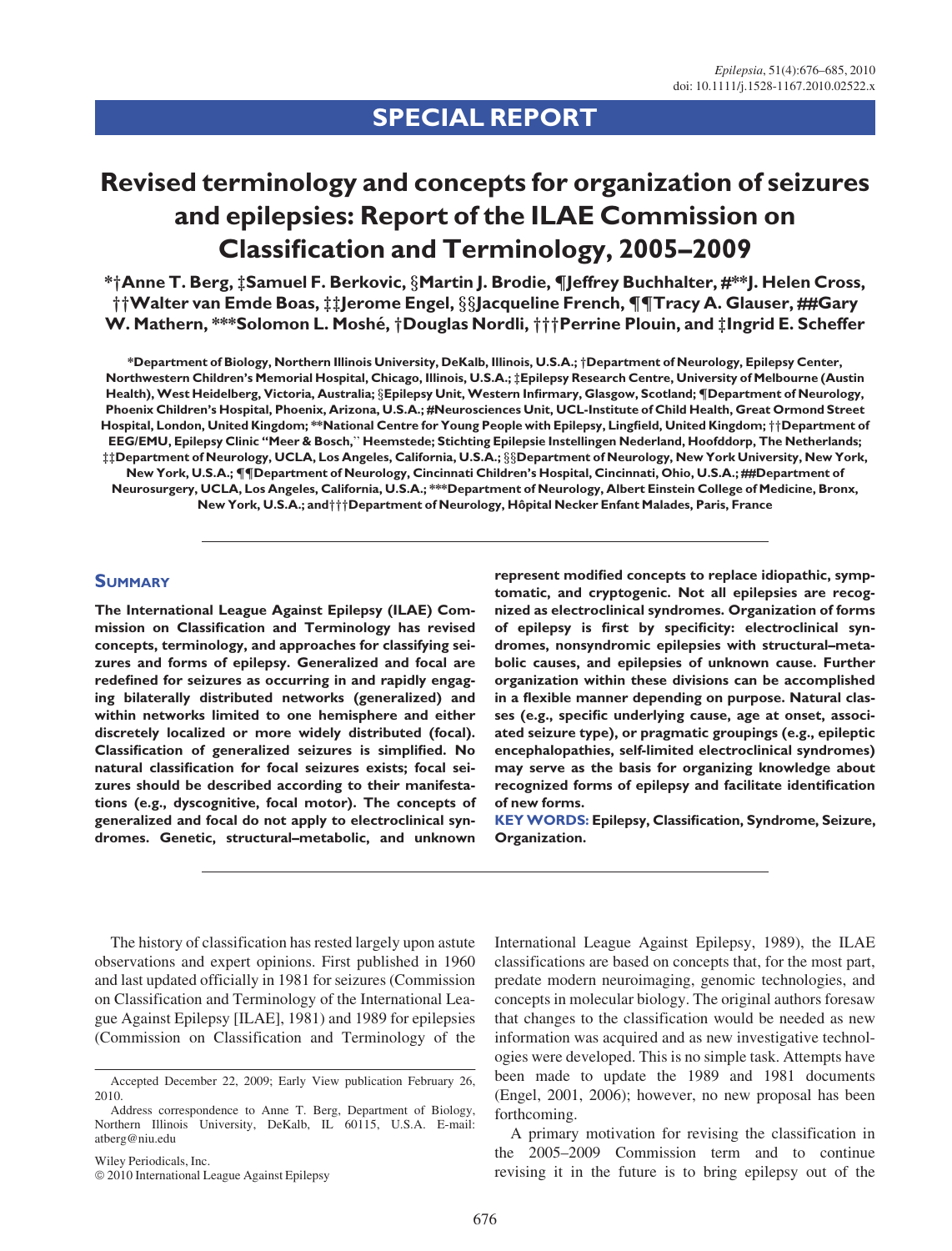#### Revised Terminology and Concepts for Organization of Seizures and Epilepsies

shadows of expert opinion and assertion-dominated arguments so that the classification of the epilepsies fully reflects and profits from all of the other advances being made in basic and clinical neurosciences and so that those advances can be incorporated into clinical practice. In the following report we present the main findings and recommendations of the Commission's deliberations during the 2005–2009 term accompanied by comments interleaved with the main text. The comments provide background, explanations, and justifications for these decisions and provide some insight into the variety of considerations that were addressed and why specific decisions were made.

Although changes have been made to terminology and concepts, we emphasize that no changes (other than to nomenclature) are being made to the list of epilepsy entities (''syndromes'') already recognized and updated in the 2006 Task force report (Engel, 2006). Furthermore, the revisions made to terminology and concepts in epilepsy do not have any tangible impact on how clinicians use the electroclinical syndromes that have been internationally recognized and that are applied to people with epilepsy around the world every day.

## Terminology and Concepts for Classification of Seizures and **EPILEPSIES**

#### Mode of seizure onset and classification of seizures

Generalized epileptic seizures are conceptualized as originating at some point within, and rapidly engaging, bilaterally distributed networks. Such bilateral networks can include cortical and subcortical structures, but do not necessarily include the entire cortex. Although individual seizure onsets can appear localized, the location and lateralization are not consistent from one seizure to another. Generalized seizures can be asymmetric.

Focal epileptic seizures are conceptualized as originating within networks limited to one hemisphere. They may be discretely localized or more widely distributed. Focal seizures may originate in subcortical structures. For each seizure type, ictal onset is consistent from one seizure to another, with preferential propagation patterns that can involve the contralateral hemisphere. In some cases, however, there is more than one network, and more than one seizure type, but each individual seizure type has a consistent site of onset. Focal seizures do not fall into any

#### Comments: Introduction

Within the context of epilepsies and seizures, the word ''classification'' has been used to refer to at least three concepts:

1. The list of entities that are recognized as distinct forms of epilepsy: Nothing has changed in the elements of this list for specific types of electroclinical syndromes, although the list of seizures has been simplified from previous versions.

2. The concepts and structure underlying the organization and presentation of that list: The 1989 classification (Commission, 1989) was an organization built on concepts that no longer correspond to or accurately describe our increasing knowledge of seizures and the epilepsies. Consequently, the current organization and the concepts on which it is based are abandoned or revised. The dimensions by which we characterize seizures and epilepsies should represent useful, natural classes. Furthermore, the order and organization of the list of recognized syndromes need not be singular, constrained, or rigid but should be flexible to reflect our best current understanding of the neurobiology, the clinical features, prognostic implications, and any other features relevant to clinical practice or research.

3. The methods and process that determine which entities are recognized and those features by which those entities are organized: The expert-opinion review process for ''admitting'' a syndrome to the list will need to be replaced by a system based upon objective analysis and assessment of relevant evidence. This will be required to provide leads for new potential syndromes and some guidance into the natural classes and dimensions by which a scientific classification could be constructed (Berg & Blackstone, 2006). We intend to initiate such a process in the future.

In reviewing the current classifications, such as they are, and in modifying terminology and concepts, the Commission's work was aided by proceedings of the Monreale workshop (Capovilla et al., 2009). Although we set forth a revised, simplified classification for seizures, we did not find that there was an adequate knowledge base currently to propose a new classification (in the sense of organization) of epilepsies. Rather we have provided new terminology and concepts that better reflect the current understanding of these issues. A guiding principle has been to strive for clarity and simplicity so that terms refer to single qualities and are not a mixture of different concepts and dimensions. Another guiding principle has been, to the greatest extent possible, not to accept assumptions and assertions as the basis for classification and to acknowledge areas for which we do not have good information for making decisions. We present new concepts, but acknowledge them as concepts in need of further development and evidence (e.g., for generalized and focal seizures).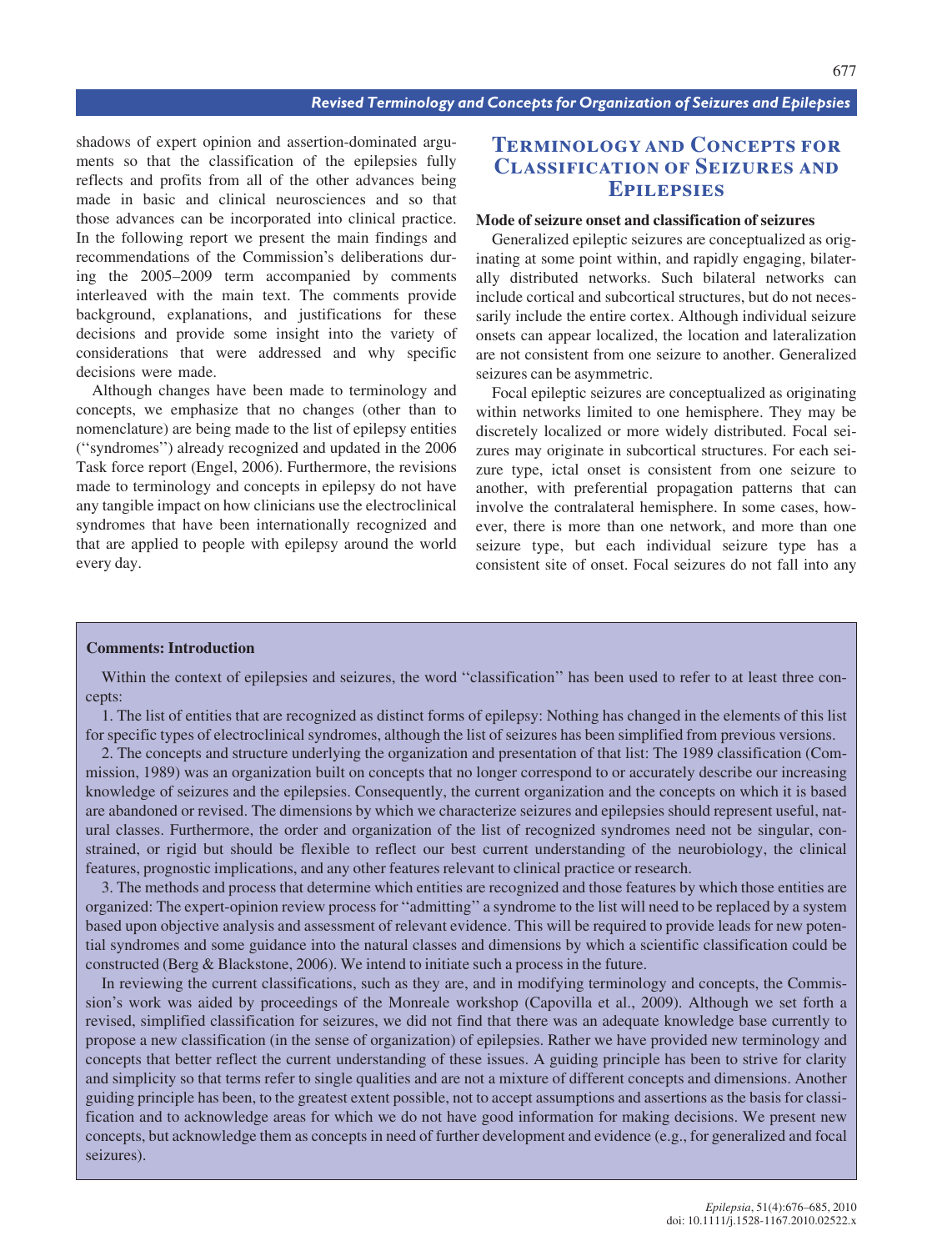## A. T. Berg et al.

#### Comments: Classification and terminology as it relates to seizures:

The Commission accepted the ILAE definition of epileptic seizure (Fisher et al., 2005): ''a transient occurrence of signs and/or symptoms due to abnormal excessive or synchronous neuronal activity in the brain." Therefore, the comments are limited to describing epileptic seizures and are not designed to assist the clinician in distinguishing epileptic seizures from nonepileptic events. This will be treated separately in a diagnostic manual.

The terms ''focal'' and ''generalized'' have been used to express a dichotomous classification for both seizures and the epilepsies. In fact in the late 1800s, Hughlings-Jackson wrote that focal discharging lesions caused both focal and generalized seizures (see York & Steinberg, 2009). For seizures, based on current electroclinical evidence, the Commission felt that it was still of some pragmatic utility to maintain the terminology, although it was generally acknowledged that these terms likely did not represent a clear dichotomy.

The conceptualization of generalized seizures as arising in and rapidly engaging bilaterally distributed networks was, in part, an attempt to address the apparently generalized nature of spasms in the context of a focal lesion. This could represent a paradigmatic breakthrough in thinking about manifestations versus underlying pathology. There was much lively discussion and at times bitter disagreement over how best to classify spasms, as generalized or focal or both. In the end, the considerable collective knowledge of spasms represented by the various Commission members was still not up to the task of resolving this issue precisely because of inadequate information. Spasms are thus left on their own.

The 1981 seizure document used the terms simple partial, complex partial, and partial seizures secondarily generalized (Commission, 1981). This terminology was imprecise, as the terms ''simple'' and ''complex'' were often misused or misunderstood. Moreover, the distinction based on impairment of consciousness or awareness, although of great pragmatic social importance (e.g., for driving), was impossible to define precisely (Gloor, 1986). The term ''secondarily'' generalized is poorly understood and inconsistently used. Currently, we have inadequate information to create a scientific classification within focal seizures. Instead, we recommend that focal seizure be described according to features that are the most useful for a given specific purpose. For example, in many circumstances such as the differential diagnosis of epileptic versus nonepileptic events or in presurgical evaluation it is often useful to describe the specific elemental features of seizures and their sequence of occurrence (Luders et al., 1993). Others may wish to recognize terms to describe degree of disability caused by the seizures. We encourage those interested to consult the Glossary of Ictal Semiology (Blume et al., 2001) for well-defined descriptive terms.

recognized set of natural classes based on any current understanding of the mechanisms involved.

The following specific changes to the 1981 classification of seizures have been made.

1. Neonatal seizures are no longer regarded as a separate entity. Seizures in neonates can be classified within the proposed scheme.

2. The previous subclassification of absence seizures has been simplified and altered. Myoclonic absence seizures and eyelid myoclonia are now recognized.

3. Spasms were not explicitly acknowledged in the 1981 classification of seizures. They are now included. The term ''epileptic spasms,'' which includes infantile spasms, was recognized previously (Blume et al., 2001). Because spasms may continue past or even occur de novo after infancy (Camfield et al., 2003, Goldstein & Slomski, 2008), the more general term ''epileptic spasms'' is used. There was inadequate knowledge to make a firm decision regarding whether spasms should be classified as focal, generalized, or both; consequently, they have been placed in their own group as unknown.

4. For focal seizures, the distinction between the different types (e.g., complex partial and simple partial) is eliminated. It is important, however, to recognize that impair-

| Table 1. Classification of seizures <sup>a</sup>                                                                                                             |
|--------------------------------------------------------------------------------------------------------------------------------------------------------------|
| Generalized seizures                                                                                                                                         |
| Tonic-clonic (in any combination)                                                                                                                            |
| Absence                                                                                                                                                      |
| <b>Typical</b>                                                                                                                                               |
| Atypical                                                                                                                                                     |
| Absence with special features                                                                                                                                |
| Myoclonic absence                                                                                                                                            |
| Eyelid myoclonia                                                                                                                                             |
| Myoclonic                                                                                                                                                    |
| Myoclonic                                                                                                                                                    |
| Myoclonic atonic                                                                                                                                             |
| Myoclonic tonic                                                                                                                                              |
| Clonic                                                                                                                                                       |
| Tonic                                                                                                                                                        |
| Atonic                                                                                                                                                       |
| Focal seizures                                                                                                                                               |
| Unknown                                                                                                                                                      |
| Epileptic spasms                                                                                                                                             |
| "Seizure that cannot be clearly diagnosed into one of the preceding catego-<br>ries should be considered unclassified until further information allows their |

ment of consciousness/awareness or other dyscognitive features, localization, and progression of ictal events can be of primary importance in the evaluation of individual

accurate diagnosis. This is not considered a classification category, however.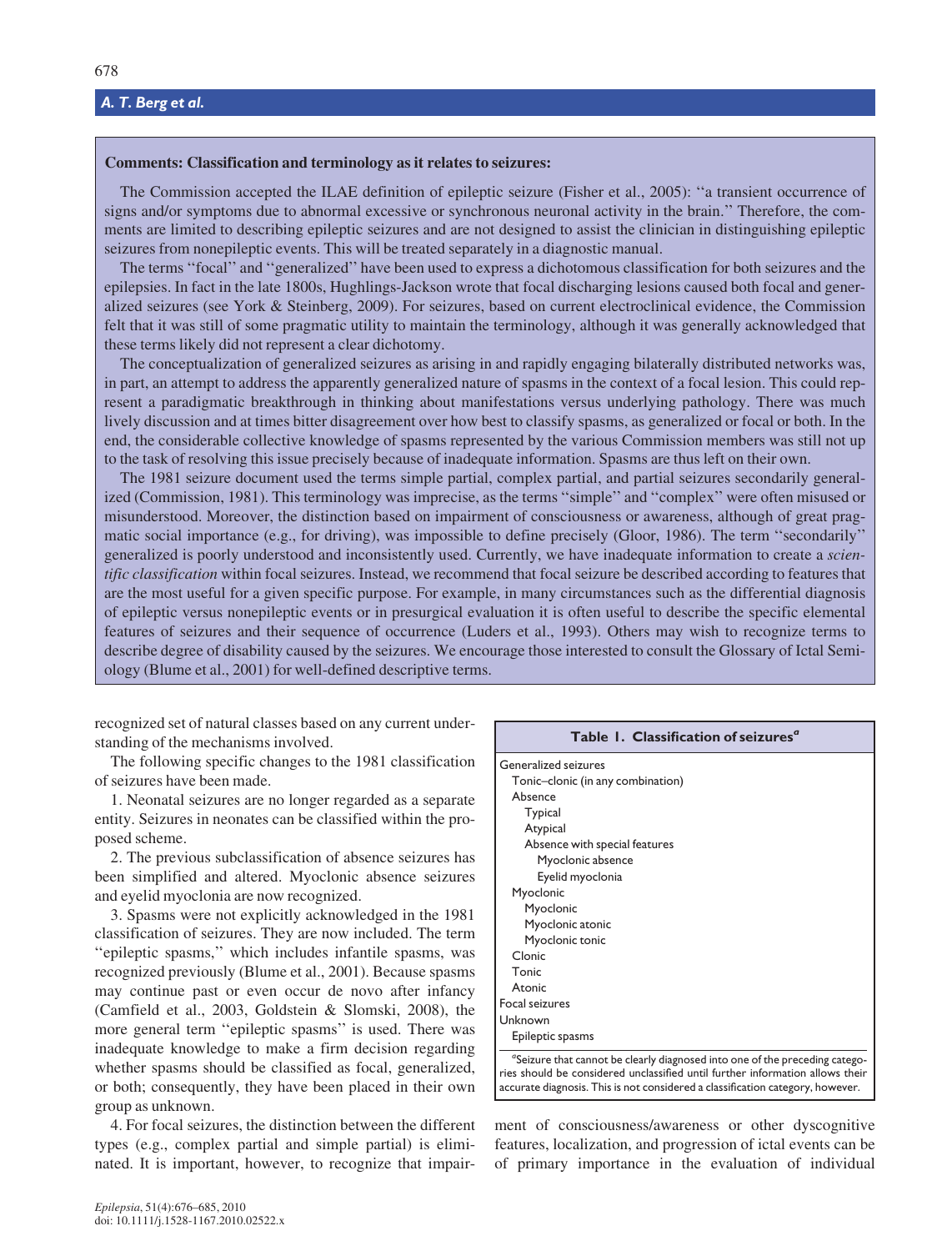#### Comments: Terminology and concepts for underlying cause:

The terms idiopathic, symptomatic, and cryptogenic have taken on a variety of meanings and connotations laden with presumptions which, at times, conflate multiple concepts into a single word. This has resulted in considerable contradiction and confusion. The term idiopathic was defined in the 1989 document: ''There is no underlying cause other than a possible hereditary predisposition. Idiopathic epilepsies are defined by age-related onset, clinical and electrographic characteristics, and a presumed genetic etiology.'' We now state a minimum threshold for presuming a form of epilepsy does in fact have a genetic basis. Undocumented assertions are not accepted. Examples of epilepsy syndromes that would be classified as genetic epilepsies include childhood absence epilepsy, autosomal dominant nocturnal frontal lobe epilepsy, and Dravet syndrome. Note that in the 1989 classification, Dravet syndrome was not classified as idiopathic epilepsy. Dravet is now considered as a genetic epilepsy.

The term ''idiopathic'' was also used to convey the idea of a highly pharmacoresponsive form of epilepsy. Many, although not all, of the traditional ''idiopathic'' epilepsies also spontaneously remit during a predictable age range (a separate quality or dimension) and were generally thought to be unaccompanied by other consequences or disabilities, although this is clearly not the case, as a variety of subtle cognitive and behavioral disorders are seen in association with these epilepsies.

The new terminology and concepts require that the concept of cause contain only one dimension and not be used to imply others. Cause is no longer equated with prognosis, and the implication that ''idiopathic'' confers the quality of ''benign'' is intentionally discarded. It is possible that the genetic defect may have other effects in addition to the seizures but, as best we can tell, these other effects are not interposed between the genetic effect and the seizures.

The term ''symptomatic'' is a truism; all epilepsy is symptomatic of something. It is often substituted for the concept of a poor prognosis. The term ''structural and metabolic'' is intended to highlight that there is a separate disorder the relationship of which to epilepsy is not as direct. The grouping of structural and metabolic disorders together is only to distinguish this concept from that of genetic (i.e., genetic vs. all else). Depending on the purposes, it will be necessary to subdivide these heterogeneous causes further starting with separate groups for structural and for metabolic. Within each of these subdivisions, further taxa will be elaborated (e.g., for malformations, gliomas, and mitochondrial disorders). Other ILAE Commissions and other groups around the world are tackling these very issues.

''Cryptogenic'' was defined in 1989 as ''presumed symptomatic,'' apparently meaning ''lesional.'' It is, however, from among these ''cryptogenic'' epilepsies that genetic electroclinical syndromes such as autosomal dominant nocturnal frontal lobe epilepsy (ADNFLE) and autosomal dominant epilepsy with auditory features (ADEAF) have been discovered (Scheffer et al., 1995; Ottman et al., 1999). In replacing the term ''Cryptogenic'' with ''unknown,'' the Commission discarded the notion that a clinical hunch should be the basis of a scientific classification.

Examples of syndromes that would be classified as "of unknown cause" include epilepsy of infancy with migrating focal seizures and myoclonic epilepsy in infancy [formerly benign myoclonic epilepsy of infancy, (Engel, 2006)]. At the present time, it might be reasonable to include some of the traditional electroclinical syndromes previously classified as ''idiopathic'' in the unknown category as well. These include benign rolandic epilepsy (Vadlamudi et al., 2006), Panayiotopoulos syndrome, and benign occipital epilepsy of the Gastaut type (Taylor et al., 2008). It is likely that genetic factors are involved in these syndromes. Current *evidence* (e.g., low or absent concordance in siblings) does not suggest that genetic factors are paramount. This issue will be revisited if high quality evidence supporting the hypothesis of a genetic contribution comes to light.

As new genetic contributions to epilepsy are recognized, it may often be difficult to know how best to characterize them with respect to the preceding distinctions. For example, ARX, a homeobox gene, is associated with phenotypic heterogeneity including West syndrome and lissencephaly (Stromme et al., 2002). STXBP1 encodes a protein involved in synaptic vesicle release and is associated with Ohtahara syndrome (Saitsu et al., 2008). Both syndromes involve severe encephalopathic forms of epilepsy. In the first case, one might consider the ARX mutation in the structural/metabolic category. In the case of STXBP1, because of the function of the protein product, one might associate this with the concept of genetic epilepsy. No determination has been made in either case at this time. Instead the role of the specific genetic error should be recognized, but it is not necessary to pigeon-hole the cause of the disorder further unless there is an adequate basis for doing so. We advocate a focus on mechanisms. This focus should ultimately reveal the natural classes. The overly simplistic designation of ''genetic'' versus ''structural-metabolic'' will then be replaced by a more precise characterization of the underlying cause.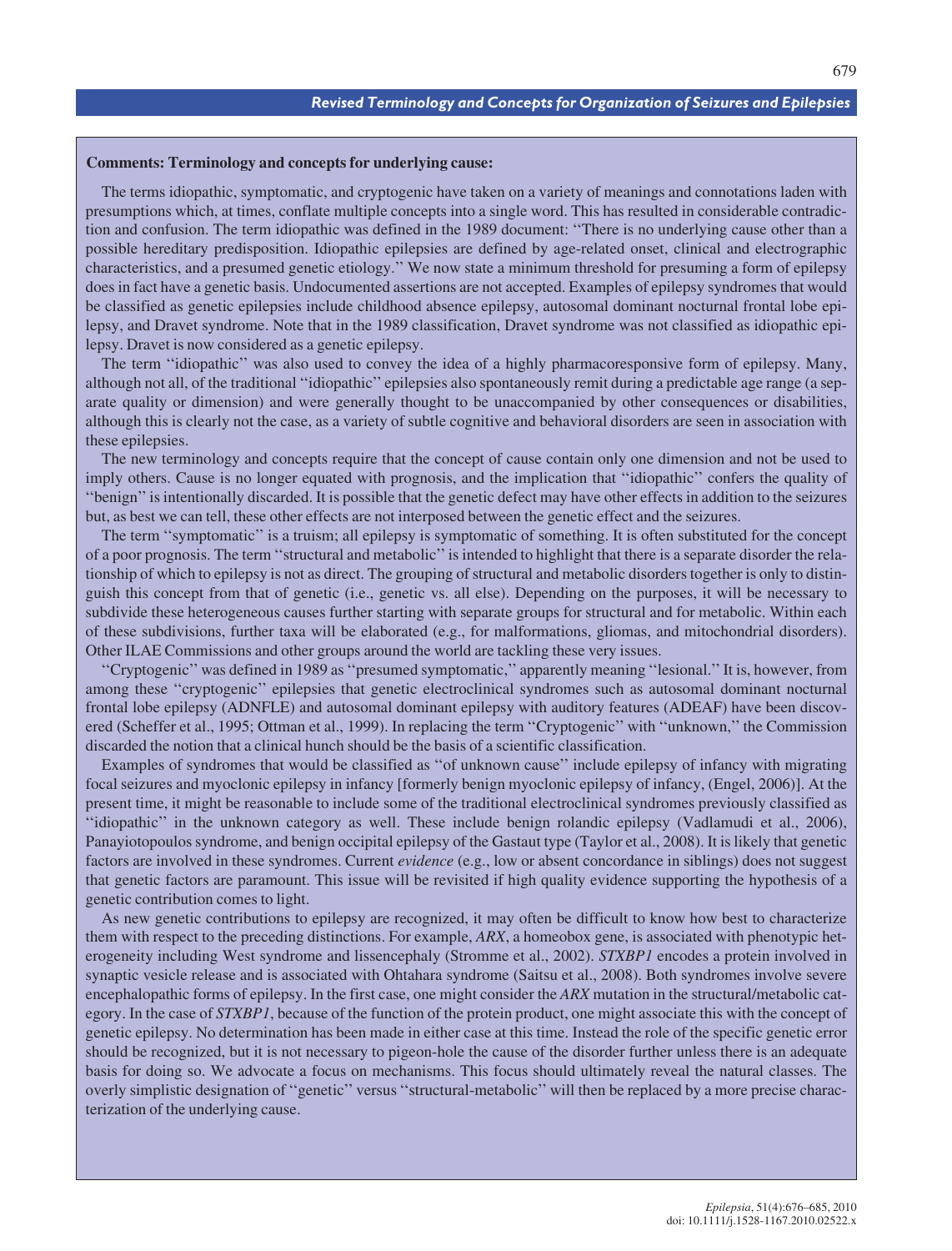patients and for specific purposes (e.g., differential diagnosis of nonepileptic events from epileptic seizures, randomized trials, surgery). Nothing in this recommendation precludes describing focal seizures according to these or other features.

5. Myoclonic atonic (previously called ''myoclonic astatic'') seizures are now recognized.

Table 1 presents the list of recognized seizure types.

#### Descriptors of focal seizures

For pragmatic reasons and to facilitate continuity with the 1981 classification of seizures, descriptors of focal seizures may be used, individually or in combination with other features depending on the purpose. We have listed examples chosen to facilitate continuity with the 1981 seizure document and which have been drawn from the glossary of ictal semiology (Blume et al., 2001) (Table 2).

The classification of status epilepticus will be the subject of a separate report in the future.

#### Underlying type of cause (etiology)

Instead of the terms idiopathic, symptomatic, and cryptogenic, the following three terms and their associated concepts are recommended:

1. Genetic: The concept of genetic epilepsy is that the epilepsy is, as best as understood, the direct result of a known or presumed genetic defect(s) in which seizures are the core symptom of the disorder. The knowledge regarding the genetic contributions may derive from specific molecular genetic studies that have been well replicated and even become the basis of diagnostic tests (e.g., SCN1A and Dravet syndrome) or the evidence for a central role of a genetic component may come from appropriately designed family

#### Table 2. Descriptors of focal seizures according to degree of impairment during seizure<sup>a</sup>

Without impairment of consciousness or awareness

- With observable motor or autonomic components. This roughly corresponds to the concept of ''simple partial seizure.
	- ''Focal motor'' and ''autonomic'' are terms that may adequately convey this concept depending on the seizure manifestations).

Involving subjective sensory or psychic phenomena only. This corresponds to the concept of an aura, a term endorsed in the 2001 Glossary.

- With impairment of consciousness or awareness. This roughly corresponds to the concept of complex partial seizure. ''Dyscognitive'' is a term that has been proposed for this concept (Blume et al., 2001).
- Evolving to a bilateral, convulsive<sup>b</sup> seizure (involving tonic, clonic, or tonic and clonic components). This expression replaces the term ''secondarily generalized seizure.''

<sup>a</sup>For more descriptors that have been clearly defined and recommended for use, please see Blume et al., 2001.

 $<sup>b</sup>$ The term "convulsive" was considered a lay term in the Glossary;</sup> however, we note that it is used throughout medicine in various forms and translates well across many languages. Its use is, therefore, endorsed.

studies. Designation of the fundamental nature of the disorder as genetic does *not* exclude the possibility that environmental factors (outside the individual) may contribute to the expression of disease. At the present time, there is virtually no knowledge to support specific environmental influences as causes of or contributors to these forms of epilepsy.

2. ''Structural/metabolic'': Conceptually, there is a distinct other structural or metabolic condition or disease that has been demonstrated to be associated with a substantially increased risk of developing epilepsy in appropriately designed studies. Structural lesions of course include acquired disorders such as stroke, trauma, and infection. They may also be of genetic origin (e.g., tuberous sclerosis, many malformations of cortical development); however, as we currently understand it, there is a separate disorder interposed between the genetic defect and the epilepsy.

3. ''Unknown cause'': Unknown is meant to be viewed neutrally and to designate that the nature of the underlying cause is as yet unknown; it may have a fundamental genetic defect at its core or it may be the consequence of a separate as yet unrecognized disorder.

#### Diseases, syndromes, and epilepsies

#### Disease versus syndrome

Although there is reason to distinguish the concepts of disease and syndrome, these terms are not consistently used in medicine. Ultimately, it was decided not to insist on the disease–syndrome distinction in referring to the epilepsies at this time, although either or both terms have been and will continue to be used depending on the context and custom. Instead, there are at least three or four groupings that may be invoked in this context and as described below:

Electroclinical syndromes: Henceforth, the use of the term ''syndrome'' will be restricted to a group of clinical entities that are reliably identified by a cluster of electroclinical characteristics. Patients whose epilepsy does not fit the criteria for a specific electroclinical syndrome can be described with respect to a variety of clinically relevant factors (e.g., known etiology and seizure types). This does not, however, provide a precise (syndromic) diagnosis of their epilepsy.

Constellations: In addition to the electroclinical syndromes with strong developmental and genetic components to them, there are a number of entities that are not exactly electroclinical syndromes in the same sense but which represent clinically distinctive constellations on the basis of specific lesions or other causes. These are diagnostically meaningful forms of epilepsy and may have implications for clinical treatment, particularly surgery. These include mesial temporal lobe epilepsy (with hippocampal sclerosis), hypothalamic hamartoma with gelastic seizures, epilepsy with hemiconvulsion and hemiplegia, and Rasmussen ''syndrome.'' Age at presentation is not a defining feature in these disorders, as we understand them; however, they are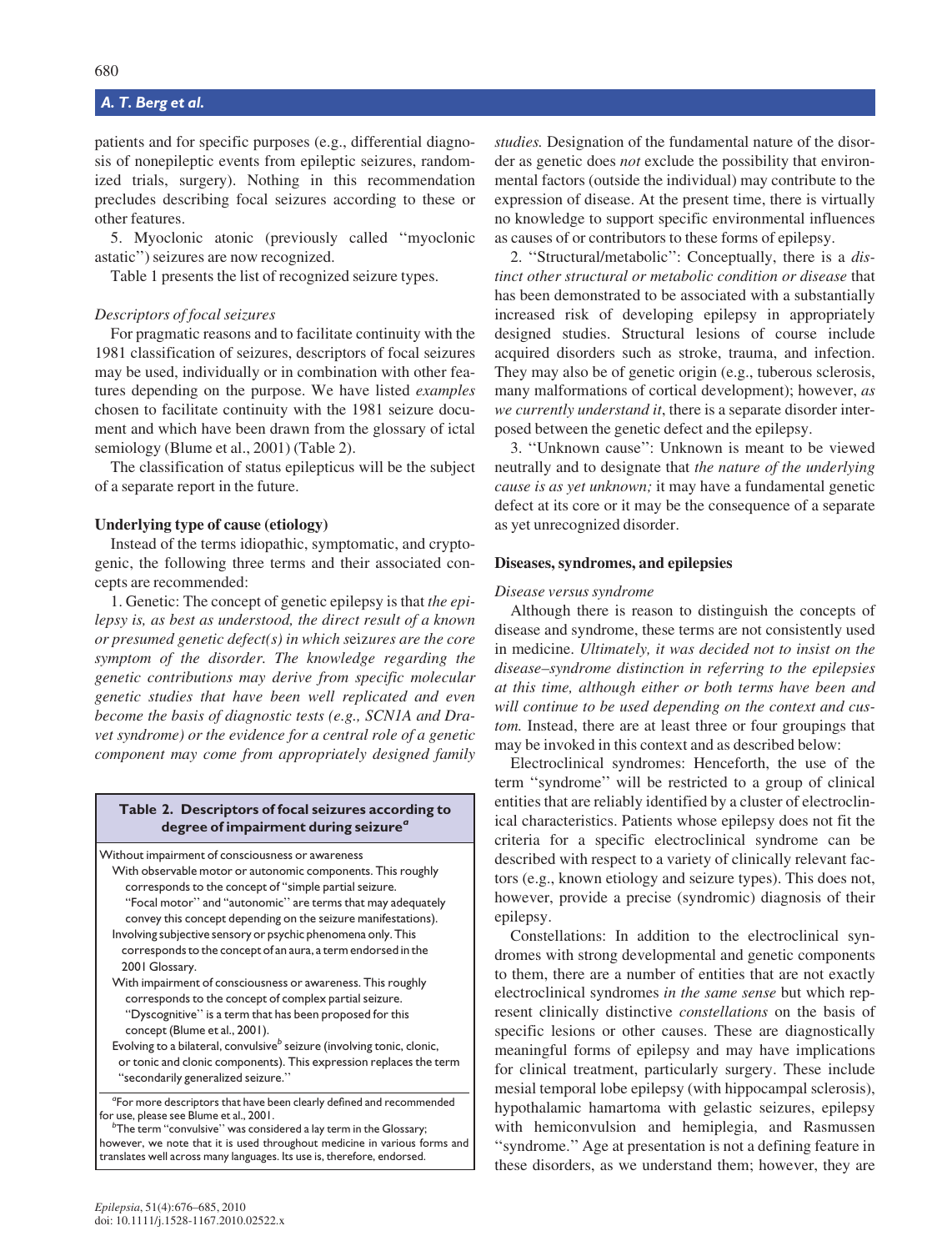#### Revised Terminology and Concepts for Organization of Seizures and Epilepsies

sufficiently distinctive to be recognized as relatively specific diagnostic entities. Whether or not they are considered ''electroclinical syndromes'' now or in the future is less important than that they be recognized by clinicians who are treating patients.

Structural/metabolic epilepsies: The next group includes epilepsies secondary to specific structural or metabolic lesions or conditions but which do not, given our current understanding, fit a specific electroclinical pattern, although that may change in the future. Therefore, these entities represent a lower level of specificity than the two previous groups.

Epilepsies of unknown cause: Those epilepsies, which in the past were termed ''cryptogenic,'' will now be referred to as being of "unknown" cause.

## Dimensions for classifying epilepsies and organizing information

In referring to syndromes, the dichotomy of focal versus generalized will be abandoned, that is, ''the focal or generalized epilepsies.'' This is intended to separate the manifestations from the underlying pathology that produced them.

Each syndrome and each patient can be characterized according to a large number of other features, which are often routinely part of any patient's evaluation and which are essential features in distinguishing among established syndromes. These include the age at onset, cognitive and developmental antecedents and consequences, motor and sensory examinations, EEG features, provoking or triggering factors, and patterns of seizure occurrence with respect to sleep.

## Comments: Reestablishing the concept of ''electroclinical syndrome'' and recognizing the precision or imprecision of diagnosis.

Electroclinical syndromes: The 1989 report used the terms ''syndromes'' and ''epilepsies'' almost interchangeably. The result was that the term ''syndrome'' took on a broad and very imprecise meaning to the point where very specific and highly recognizable entities (such as childhood absence epilepsy) and poorly differentiated and not well-described epilepsies (such as cryptogenic parietal lobe epilepsy) tended to be treated as though they represented the same level of diagnostic precision. The result was a veneer of equivalency bestowed upon all entities identified within that document.

An electroclinical syndrome, however, is a complex of clinical features, signs, and symptoms that together define a distinctive, recognizable clinical disorder. These often become the focus of treatment trials as well as of genetic, neuropsychological, and neuroimaging investigations (e.g., Scheffer et al., 1998, 2008; Guerrini et al., 2007; Ottman et al., 2008). These are distinctive disorders identifiable on the basis of a typical age onset, specific EEG characteristics, seizure types, and often other features which, when taken together, permit a specific diagnosis. The diagnosis in turn often has implications for treatment, management, and prognosis. It would be inappropriate to refer to, for example, epilepsy with a frontal lobe focus and not otherwise specified as a "syndrome." The currently recognized electroclinical syndromes are presented in the first part of Table 3 organized by typical age at onset, as this is one of the most distinctive and clinically salient dimensions for organizing these entities, but this is just an example of one way to organize them.

Constellations: Whether these entities should be considered syndromes or nonsyndromic epilepsies was the subject of considerable disagreement. Ultimately, these conditions can and should be recognized based on their clinical features. What they are called as a group in no way detracts from their clinical importance.

Epilepsies associated with structural or metabolic conditions: Previously, many such epilepsies were grouped together as ''symptomatic focal epilepsies'' and distinguished on the basis of localization. We recommend less emphasis be given to localization and more to the underlying structural or metabolic cause. Terms such as ''symptomatic temporal lobe epilepsy'' are replaced by longer but more precise expressions such as ''epilepsy with focal seizures secondary to cortical dysplasia in the temporal lobe.'' Localization is not, based on current knowledge, the primary factor of importance for understanding the cause and prognosis of these epilepsies. Further organizations might consider type of lesion, age at onset, localization, seizure type, specific ictal and interictal EEG patterns, or other factors.

Epilepsies of unknown cause: These epilepsies account for one-third or more of all epilepsy, are the most poorly understood, and represent perhaps the most fertile area for future research in imaging and genetics. For such research to be feasible, however, it will require that the simple characterization by localization of interictal focus (e.g., cryptogenic parietal lobe epilepsy) be replaced with a detailed characterization of all relevant features (see next section). Among these poorly differentiated epilepsies are likely to be additional genetic electroclinical syndromes (such as ADNFLE and ADEAF); however, they cannot be recognized until they are adequately characterized. This approach should also facilitate identification of nongenetic determinants of epilepsy.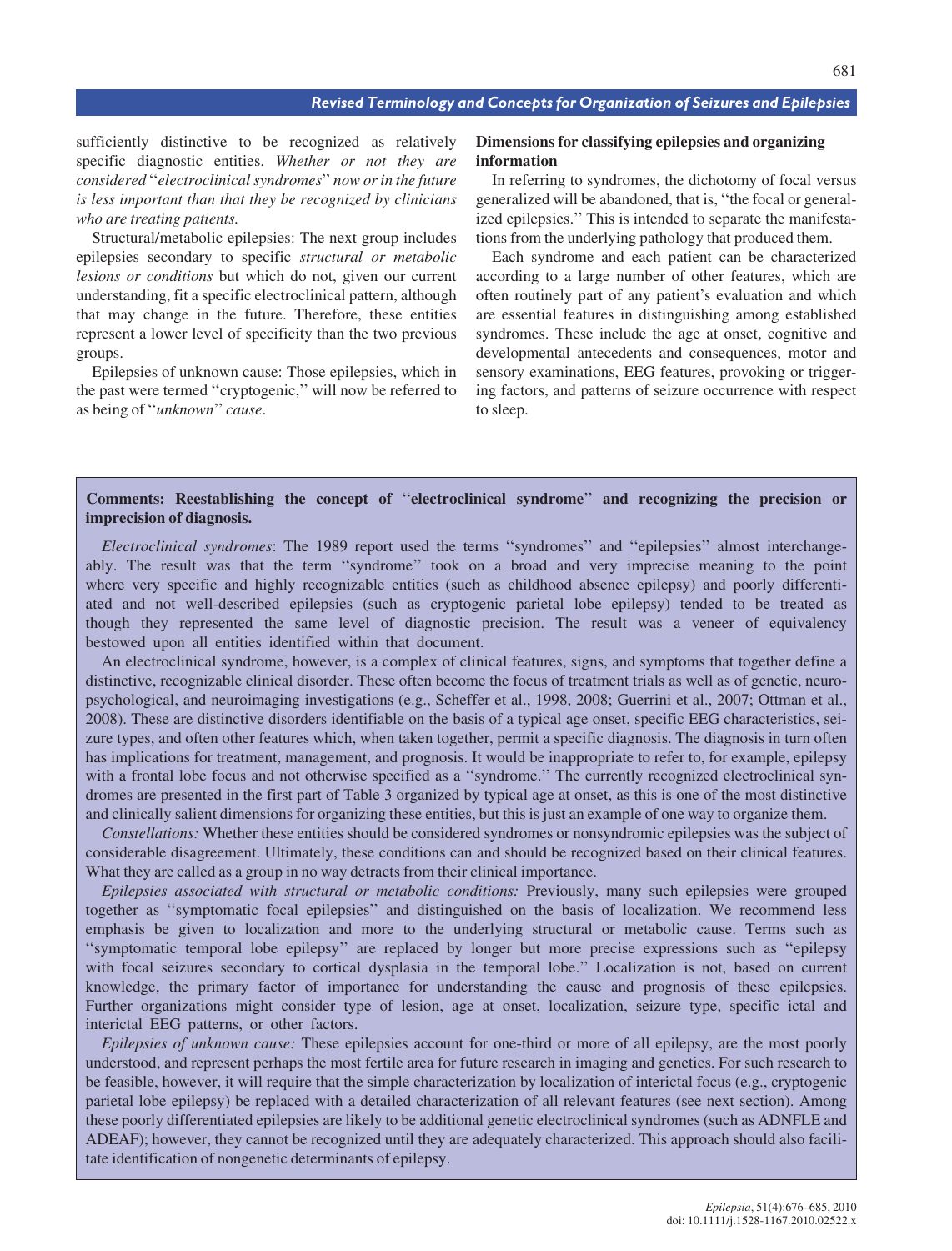### A. T. Berg et al.

#### Table 3. Electroclinical syndromes and other epilepsies Electroclinical syndromes arranged by age at onset<sup>a</sup> Neonatal period Benign familial neonatal epilepsy (BFNE) Early myoclonic encephalopathy (EME) Ohtahara syndrome Infancy Epilepsy of infancy with migrating focal seizures West syndrome Myoclonic epilepsy in infancy (MEI) Benign infantile epilepsy Benign familial infantile epilepsy Dravet syndrome Myoclonic encephalopathy in nonprogressive disorders Childhood Febrile seizures plus (FS+) (can start in infancy) Panayiotopoulos syndrome Epilepsy with myoclonic atonic (previously astatic) seizures Benign epilepsy with centrotemporal spikes (BECTS) Autosomal-dominant nocturnal frontal lobe epilepsy (ADNFLE) Late onset childhood occipital epilepsy (Gastaut type) Epilepsy with myoclonic absences Lennox-Gastaut syndrome Epileptic encephalopathy with continuous spike-and-wave during sleep  $(CSWS)^b$ Landau-Kleffner syndrome (LKS) Childhood absence epilepsy (CAE) Adolescence – Adult Juvenile absence epilepsy (JAE) Juvenile myoclonic epilepsy (JME) Epilepsy with generalized tonic–clonic seizures alone Progressive myoclonus epilepsies (PME) Autosomal dominant epilepsy with auditory features (ADEAF) Other familial temporal lobe epilepsies Less specific age relationship Familial focal epilepsy with variable foci (childhood to adult) Reflex epilepsies Distinctive constellations Mesial temporal lobe epilepsy with hippocampal sclerosis (MTLE with HS) Rasmussen syndrome Gelastic seizures with hypothalamic hamartoma Hemiconvulsion–hemiplegia–epilepsy Epilepsies that do not fit into any of these diagnostic categories can be distinguished first on the basis of the presence or absence of a known structural or metabolic condition (presumed cause) and then on the basis of the primary mode of seizure onset (generalized vs. focal) Epilepsies attributed to and organized by structural-metabolic causes Malformations of cortical development (hemimegalencephaly, heterotopias, etc.) Neurocutaneous syndromes (tuberous sclerosis complex, Sturge-Weber, etc.) Tumor Infection Trauma Angioma Perinatal insults Stroke Etc. Epilepsies of unknown cause Conditions with epileptic seizures that are traditionally not diagnosed as a form of epilepsy per se Benign neonatal seizures (BNS) Febrile seizures (FS) <sup>a</sup>The arrangement of electroclinical syndromes does not reflect etiology. <sup>b</sup> <sup>b</sup>Sometime referred to as Electrical Status Epilepticus during Slow Sleep (ESES).

#### Natural evolution of the disorder

Among the many dimensions that may be used for organizing forms of epilepsy, ''natural'' evolution is highlighted here because of its considerable importance in reflecting our growing understanding of the full nature of the epilepsies.

Epileptic encephalopathy. The concept of epileptic encephalopathy has grown in acceptance and use. It was formally recognized in the 2006 report and is now defined within this document. Epileptic encephalopathy embodies the notion that the epileptic activity itself may contribute to severe cognitive and behavioral impairments above and beyond what might be expected from the underlying pathology alone (e.g., cortical malformation), and that these can worsen over time. These impairments may be global or more selective and they may occur along a spectrum of severity. Although certain syndromes are often referred to as epileptic encephalopathies, the encephalopathic effects of seizures and epilepsy may potentially occur in association with any form of epilepsy.

Other concepts and terms. The terms catastrophic and benign *are not* recommended. The first has strong emotional overtones and thus is not considered an appropriate term for a diagnostic label or category. The second belies the growing understanding of the relationship between the epilepsies and a wide variety of brain disorders including cognitive, behavioral, and psychiatric illnesses as well as sudden death and suicide. ''Benign'' can be misleading and leave physicians, patients, and families unaware of and unprepared to address these associated disorders. That said, names of syndromes have not, at this time, been changed.

## An interim organization (''classification'') of the epilepsies

In a departure from the 1989 classification of the epilepsies, there is no one specific organization proposed for the revised classification. Instead, the various forms of epilepsy (at all levels of specificity) will be organized according to those dimensions that are most relevant to a specific purpose. These may be comparable to those in the 1989 classification (seizure onset, ''etiology,'' and age at onset), a different hierarchical arrangement of these same dimensions, a more detailed version of these dimensions, or by entirely different dimensions as needed. For example, Table 3 provides a list of epilepsies from the Task Force on Classification and Terminology (Engel, 2006) according to level of specificity and within those designations, by age where meaningful.

## **ACKNOWLEDGMENTS**

During the Commission's 2005–2009 term, input was sought from experts in the genetics of epilepsy, neuroimaging, therapeutics, pediatric and adult epileptology, as well as statistics and research design. The results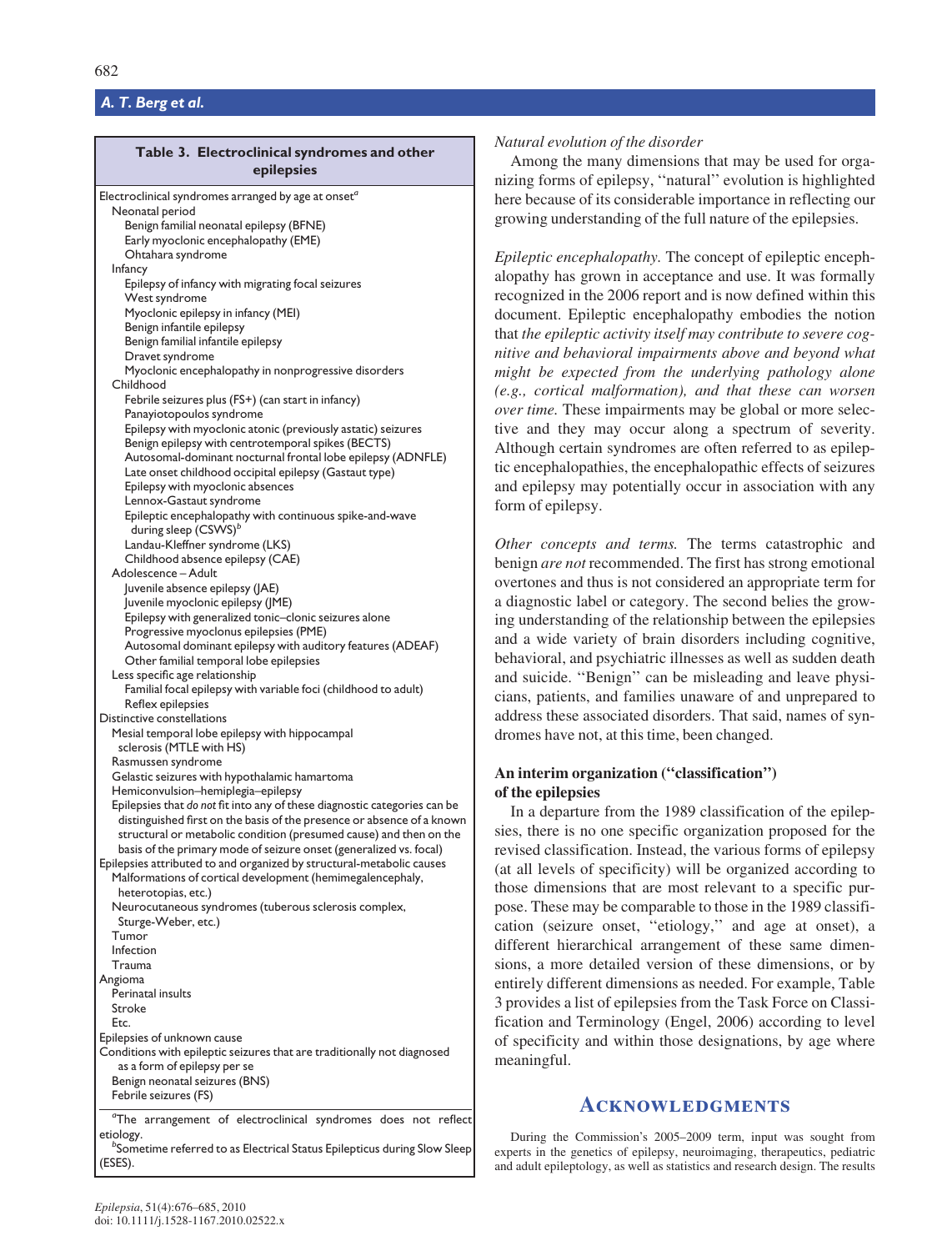#### Comments: Other dimensions for classifying epilepsies and organizing information:

The commission decided to discard the terms generalized and focal for modifying the epilepsies themselves. ''Generalized'' spasms arising from a focal lesion as occurs in West syndrome and focal seizures arising from a diffuse genetic disorder as occurs in Dravet syndrome were some of the prime examples of why and how these terms do not adequately reflect the processes underlying the epilepsies.

In addition to the traditional dimensions and features, each syndrome and each patient can be characterized according to a large number of other features, which are often routine parts of any patient's evaluation and essential features in distinguishing among established syndromes. These include the cognitive and developmental antecedents and consequences, motor and sensory examinations, EEG features, provoking or triggering factors, and patterns of seizure occurrence with respect to sleep. There is also an important traditional cluster of syndromes that might be convenient to maintain, the ''idiopathic generalized epilepsies;'' however, we recommend that they be called the ''genetic generalized epilepsies.''

Natural evolution: Epileptic Encephalopathy. The term "epileptic encephalopathy" can be used to characterize syndromes and also be applied to individuals. As a *domain for clustering and describing syndromes*, an epileptic encephalopathy is an electroclinical syndrome associated with a high probability of encephalopathic features that present or worsen after the onset of epilepsy. Separately but important to note, as a group, they tend to be pharmacoresistant, but this is another quality or dimension. Inclusion of a specific syndrome in the domain of ''epileptic encephalopathy'' does not imply that all individuals with these disorders will appear encephalopathic; however, the risk is often quite high. Diagnosing an individual as having an encephalopathic course requires demonstration of a failure to develop as expected relative to same-aged peers or to regress in abilities. Note that it is not necessary for an individual to have a syndrome identified as being one of the ''epileptic encephalopathies'' (e.g., West, Dravet) in order to have an encephalopathic course. Epileptic encephalopathy can present along a continuum of severity and may occur at any age. The phenomenon is most common and severe in infancy and early childhood, where global and profound cognitive impairment may occur. Adults, however, can also experience cognitive losses over time from uncontrolled seizures (Hermann et al., 2006). Whether these involve similar or different mechanisms as those early in development remains to be seen, but the phenomenon should be recognized.

Inherent in the concept of epileptic encephalopathy is the notion that suppression of epileptic activity may improve cognition and behavior. Early effective intervention may in fact improve seizure control and developmental outcome in some cases (Jonas et al., 2004; Freitag & Tuxhorn, 2005; Jonas et al., 2005; Lux et al., 2005).

''Epileptic encephalopathy'' should be viewed as a concept and a description of what is observed clinically with the recognition that, we are rapidly approaching a clearer understanding of the effects of epilepsy on brain function and the potential for lasting deleterious impact in the developing brain. We must, however, recognize that the source of an apparent encephalopathy is usually unknown. It may be the product of the underlying cause, the result of epileptic process, or a combination of both.

The argument against the term, "Benign": One of the new research Benchmarks of the National Institutes of Health for epilepsy research is to understand the various comorbidities of epilepsy including cognitive, behavioral, and psychiatric disorders as well as mortality (Kelly et al., 2009). There are international efforts underway to understand the mechanisms of sudden death and to educate patients and families of this risk and how it may be mitigated. Increasingly, basic science and clinical studies are illuminating the shared mechanisms between epilepsy and these various other disorders.

Self-limited: The terms ''idiopathic'' and ''benign'' captured important features of clinical relevance. We recommend that, instead of designating a group of syndromes as ''benign,'' we recognize the different qualities that make up the concept of benign and apply them specifically and consistently to individual forms of epilepsy. One of these features is predictable spontaneous remission. Instead of benign, we recommend the descriptive term ''self-limited'' to mean having a high likelihood of spontaneously remitting at a predictable age. If a better term is devised, that can be considered in the future.

Pharmacoresponsive: In syndromes designated as idiopathic, most cases tend to be pharmacoresponsive. Diagnosis of one of these syndromes allows, within a reasonable certainty, the prediction that the seizures will rapidly come under control with appropriate medication. As yet, we do not have perfect prediction, so some patients diagnosed with a particular syndrome may not be pharmacoresponsive; however, clinical prognostication was never an exact science. Labeling these syndromes as pharmacoresponsive may be more meaningful to clinicians and provide anticipatory guidance to families better than the term ''idiopathic,'' which requires explanation.

Of note, the inclusion of features that are descriptive of the natural evolution of a form of epilepsy is not, strictly speaking, based upon natural classes but rather on repeated observations and impressions. They are included for pragmatic purposes.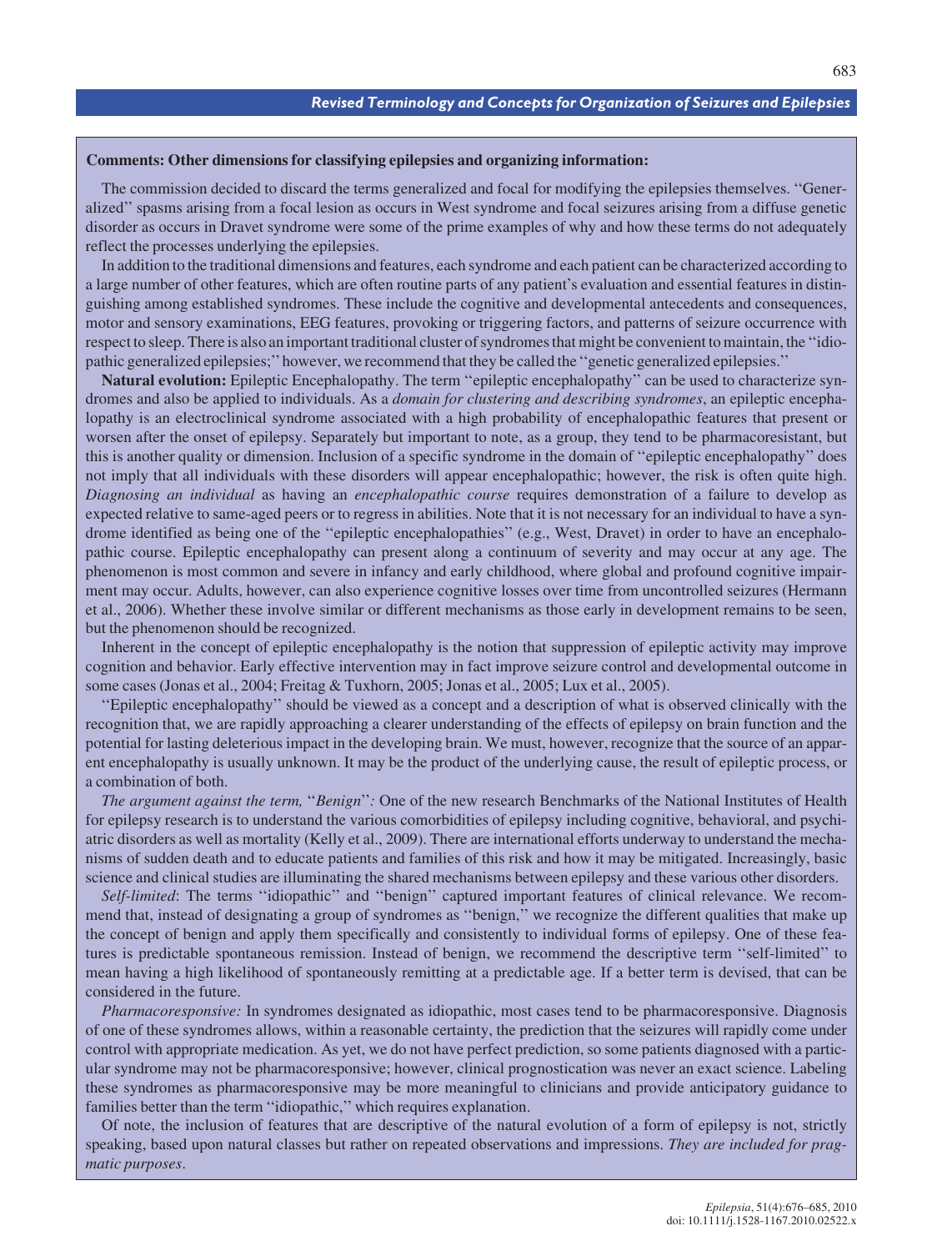## A. T. Berg et al.

Age at onset: For grouping syndromes or individuals, age at onset categories are recommended as per standard use: neonate (<44 weeks of gestational age), infant (<1 year), child (1–12 years), adolescent (12–18 years), and adult  $(>18$  years). For some purposes, it may be helpful to distinguish a category for elderly  $(>60$  or  $>65)$ . The age ranges are approximate and meant to be used only for convenience in describing already characterized forms of epilepsy. For individual patients, the exact age at onset or best approximation should be used, and greater precision for electroclinical syndromes is encouraged when possible.

Other features: Many other dimensions and features will ultimately be used in describing, classifying, and grouping the different forms of epilepsies and may prove to be more useful for organizing the epilepsies than those used in the 1989 Classification. We may ultimately classify by specific cause, for example, ion channelopathies and by specific ion channel genes, as is being done with prolonged QT syndrome (Johnsons et al., 2009). Alternatively, one could organize a subgroup of epilepsies by age at onset and association with specific types of cortical malformations (Lerner et al., 2009). Other dimensions would include but are not limited to detailed aspects of ictal and interictal EEG, structural neuroimaging findings, neurologic examination, and cognitive and psychiatric status.

A syndrome is characterized with respect to many factors. Knowing a given patient's syndromic diagnosis, provides key information about that patient's epilepsy, for example, likely age at onset, EEG patterns, likely responses to medications, and cognitive and developmental status. We can organize our information about these syndromes along the many dimensions by which they are characterized. The benefits of this approach for developing a diagnostic manual are considerable.

For epilepsies that do not fall into clear electroclinical syndromes and which are associated with structural–metabolic causes, the most natural and rational primary approach to organizing them seems to be by specific underlying cause or lesion. For epilepsies of unknown cause and predominately characterized by seizure onset, there is no natural class that validly sorts them into more homogeneous groups. The revised recommended approach explicitly acknowledges this. Forcing these partially or poorly characterized epilepsies into a system of classification for which they are not yet ready suggests greater knowledge than we currently have and impedes progress. Much greater effort should be invested in characterizing individual patients sufficiently to facilitate objective research into identifying previously unrecognized entities. This information can then be used as the basis for objective analyses to identify potential new ''syndromes'' (Berg & Blackstone, 2006). It will also greatly facilitate the use of the planned diagnostic manual, which will provide a guide with specific definitions and examples that will encourage clinicians to make the necessary, precise observations on all patients in order to make or exclude specific diagnoses.

#### Comments: Classification in the future:

The previous ''classifications'' of seizures and epilepsies were often treated as rigid doctrine. Epilepsy classification was dominated by expert opinion and assertion. Advances in all areas of investigation (epidemiology, electrophysiology, imaging, developmental neurobiology, genomics, computational neuroscience, and neurochemistry) have made it clear that such a simple and often autocratic approach does not do justice to the complexity of the underlying developmental and physiologic processes. Therefore, any classifications put forth by this Commission should be viewed as a guide to summarize our current understanding about seizures and epilepsies in a useful manner, one that is responsive to the needs to which it is put and flexible enough to incorporate new information as it develops.

Unfortunately, this remains an area where long-held beliefs and ignorance often clash with reason and evidence. For example, an overly melodramatic comment posted on the website stated that the Commission's rejection of the term ''benign'' to characterize epilepsy was ''… a stone of death to all of us, who have campaigned for year that on evidence, a significant number of patients and mainly children have some forms of epilepsies … that are entirely benign with little or no detrimental consequences as documented with long term prospective studies over the last 50 years (…). The main consequences ... are psychosocial resulting from equating them with epilepsy." Such emotional assertions actively ignore the last several years of very productive research in the neurosciences and represent the kind of arguments that are no longer acceptable.

In the future, the Classification of the Epilepsies will essentially be a database. The features discussed earlier and other essential pieces of information will form the basis for a diagnostic manual. In the interim, we encourage people to conceptualize a future classification as a flexible, multidimensional catalog of features for organizing information about different epilepsies (or seizures) as appropriate for purposes of drug development, clinical and basic research, and of course, clinical practice.